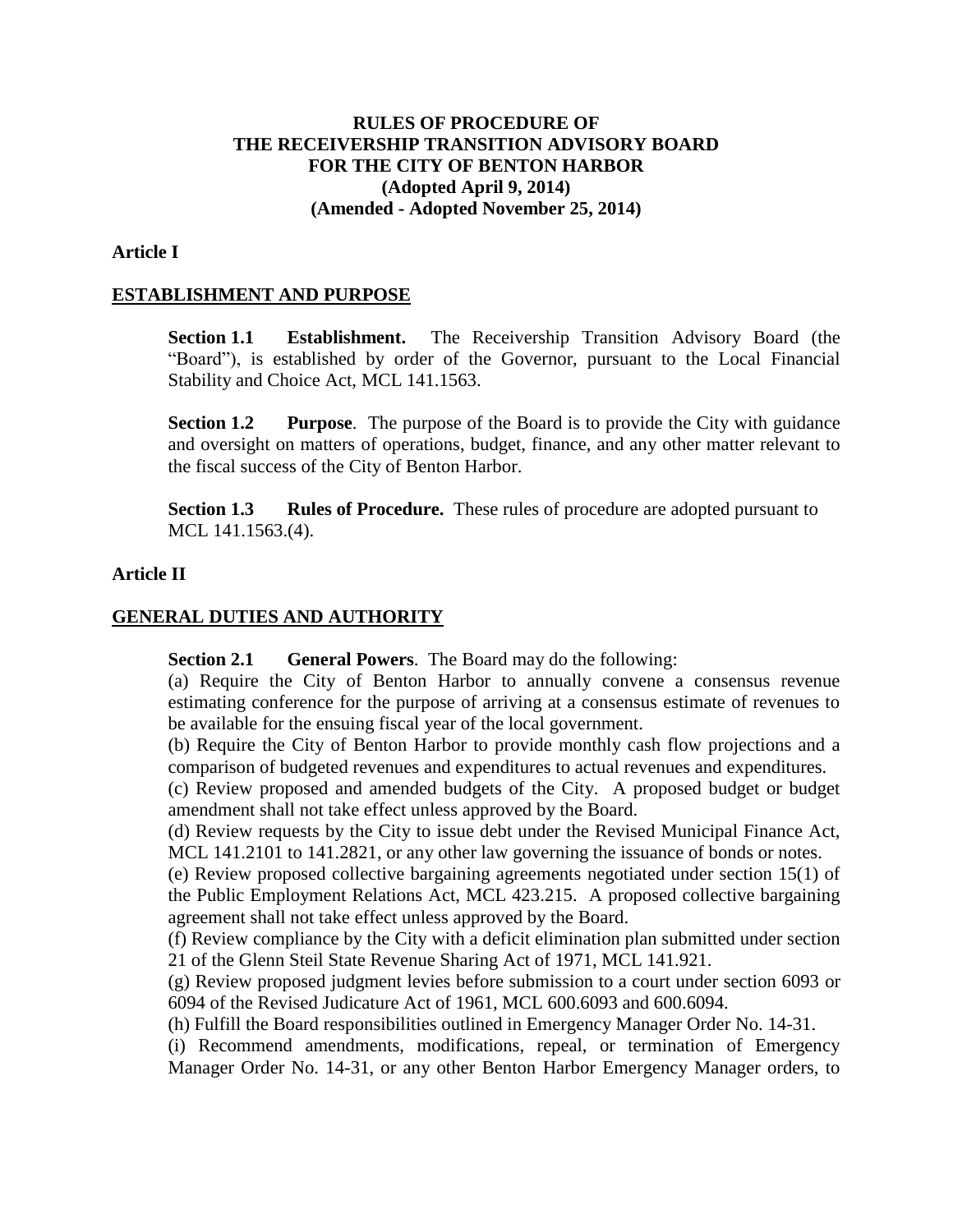the Treasurer of the State of Michigan. Such actions must be approved by the Treasurer before becoming effective.

(j) Conduct a formal annual evaluation of the City's operational and financial progress by identifying strengths, weaknesses, benchmarks achieved, and benchmarks not yet achieved, including a list of specific recommendations, potential resources available to assist City officials, and any other constructive feedback that informs City officials, residents, and other stakeholders concerning how the City can promote and ensure its long-term sustainability.

# **Article III**

### **PRINCIPAL ADDRESS**

**Section 3.1 Address**. The principal address of the Board shall be 430 W. Allegan St. Lansing, Michigan 48922 or such other location as may hereafter be determined by the Board.

### **Article IV**

# **APPOINTMENT, QUALIFICATIONS, COMPENSATION**

**Section 4.1 Composition of Board**. The receivership transition advisory board shall consist of:

Cary J. Vaughn. representing the State Treasurer Bret Witkowski, representing the Department of Management and Budget Sharon Hunt, as a member with relevant professional experience Marvin Raglon, as a member with relevant professional experience

All members of the Board shall serve without compensation.

All members of the Board serve at the pleasure of the Governor.

**Section 4.2 Officers and Duties.** At the first regular meeting, the Board Members shall select from among themselves the officers of Chair, Vice Chair, and Secretary. The Chair shall direct and officiate over all Board meetings, during which the Chair shall keep order and observance of these bylaws. The Vice Chair shall perform the functions of the Chair, should the Chair be absent from a meeting. The Secretary shall keep all the records of the Board and certify the approved minutes. The Board may select a nonboard member to act as recording secretary.

**Section 4.3 Reimbursement of Expenses**. Each Board Member is entitled to reimbursement by the State of Michigan for actual, reasonable, necessary, and documented expenses incurred in connection with such Board Member's service on the Board. All reimbursements will be approved by the Board.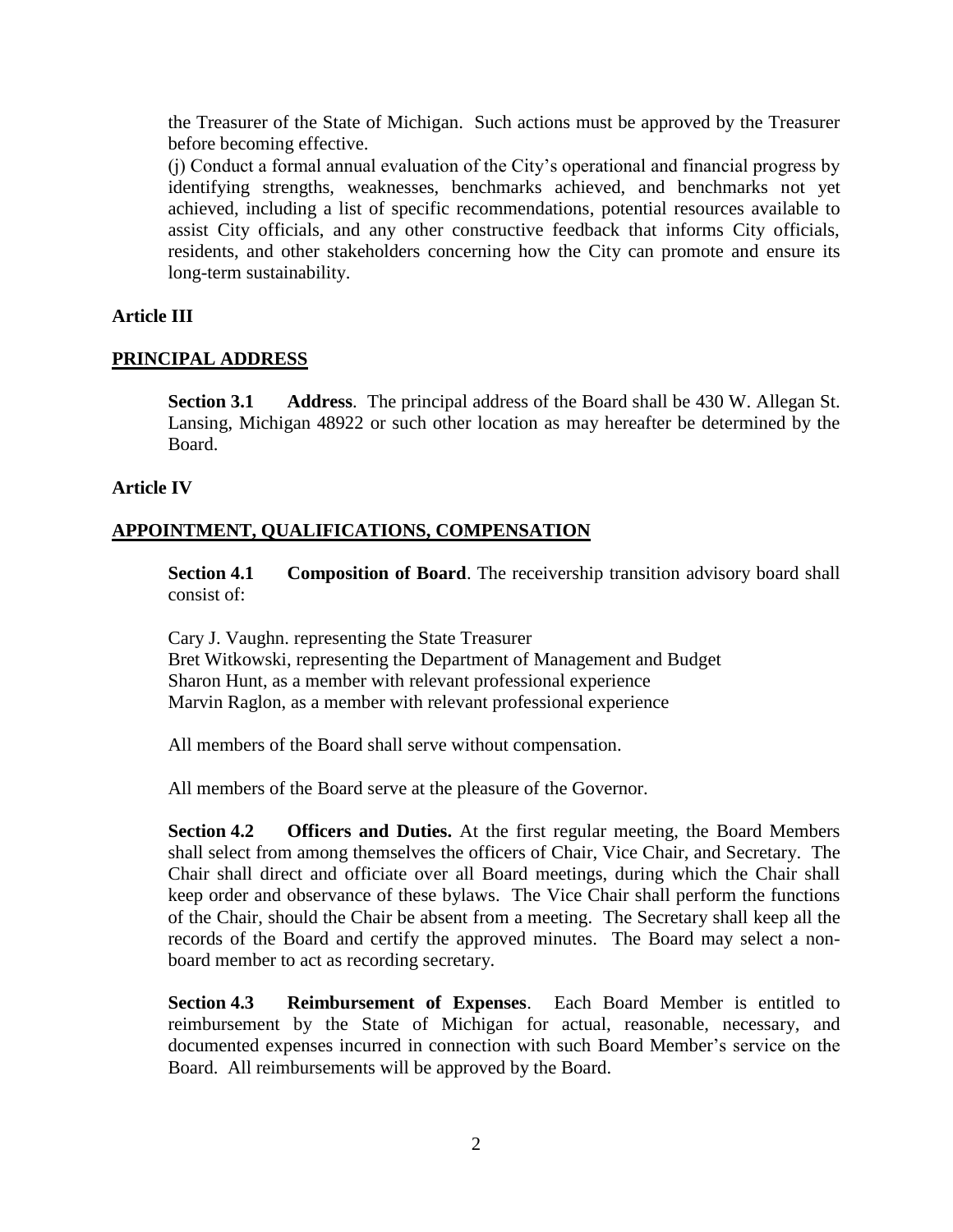# **Article V**

# **BOARD MEETINGS**

**Section 5.1 Regular Meetings**. The Board shall hold meetings, and shall provide notice and designate a time and place for such meetings in accordance with the Open Meetings Act, MCL 15.261 *et seq*.

**Section 5.2 Special Meeting**. Special meetings of the Board and any change in the date of a Regular Meeting may be called by the Board by giving notice of the time and place of such meeting and the purpose for which it is called, in accordance with the Open Meetings Act, MCL 15.261 *et seq*.

**Section 5.3 Quorum**. The presence of a majority of the Board Members shall constitute a quorum.

**Section 5.4 Voting**. The Board may act by a majority vote of its Board Members that are present and eligible to vote.

**Section 5.5 Emergency Sessions**. The Board may meet in emergency session without the written notice or noted time constraints if a severe and imminent threat to the health, safety or welfare of the public exists, provided such emergency session occurs in accordance with MCL 15.265(5) of the Open Meetings Act and only if two-thirds of the members of the Board are present and as the first order of business vote to affirm holding the emergency session. Only those subjects directly relating to the emergency session may be discussed or considered by the Board during the emergency session.

**Section 5.6 Closed Sessions**. The Board may meet in a closed session, provided such closed session occurs in accordance with the Open Meetings Act, MCL 15.261 *et seq*.

**Section 5.7 Meeting Minutes and Records**. The Board may adopt its own rules of procedure and shall keep records of its proceedings. All records of Regular and Special Meetings of the Board shall be made available to the public in accordance with the Open Meetings Act. The Department of Treasury FOIA coordinator shall process eligible FOIA requests for the Board.

**Section 5.8 Meeting Agendas**. Agendas for any meeting of the Board shall be prepared and transmitted to the members of the Board prior to all scheduled meetings. Late items submitted for Board consideration shall be added to the agenda of a Regular Meeting only on an affirmative vote of a majority of Board members present at the meeting. The Board shall not act upon late items submitted for consideration or raised at a meeting without first amending the meeting agenda to add the item for consideration. Only items listed in the public meeting notice shall be considered at Special or Emergency meetings.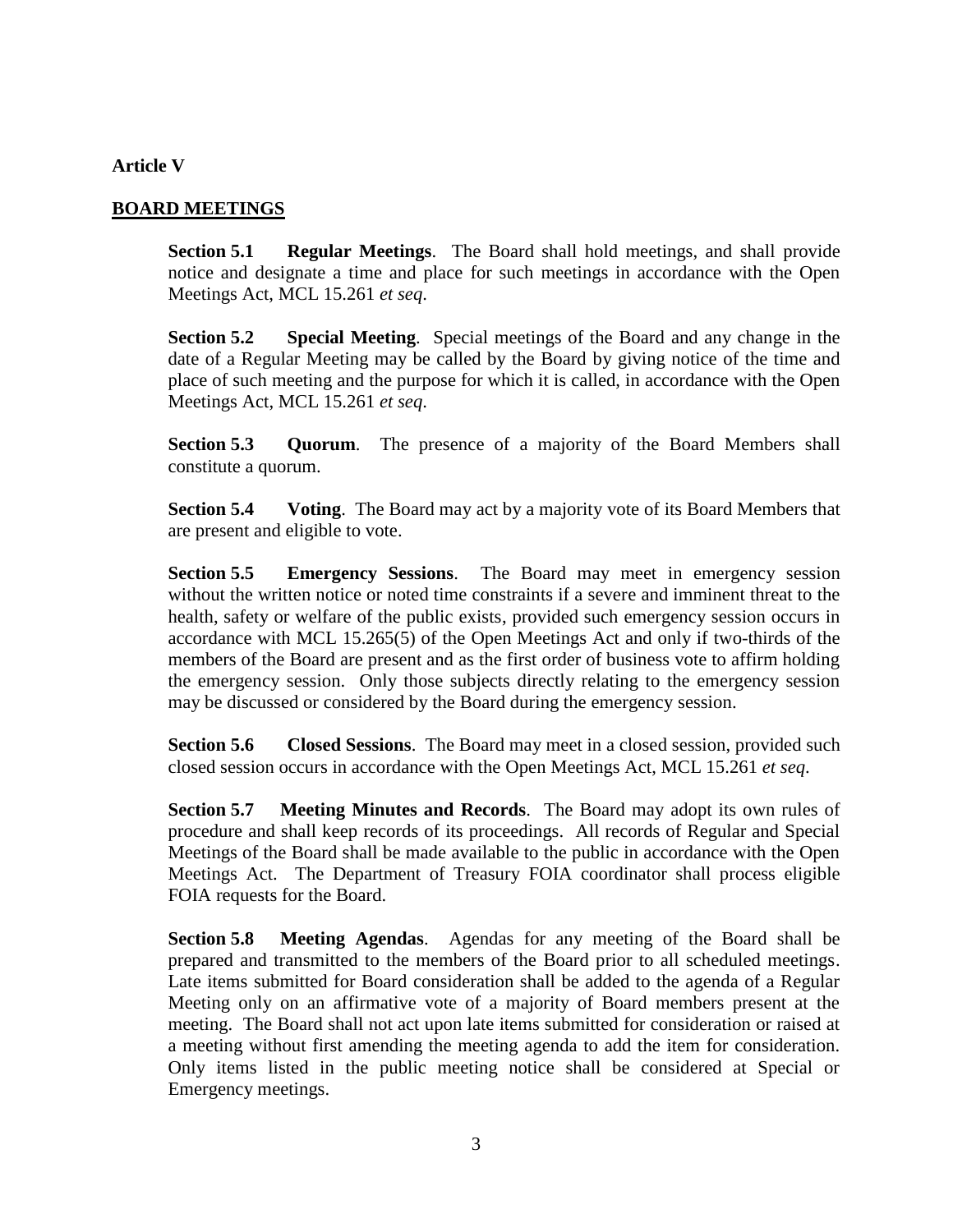**Section 5.9 Public Participation**. Each regular Board meeting agenda shall provide for reserved time for public participation. If requested by a member of the Board, the Chair shall have discretion to allow a member of the audience to speak at times other than reserved time for public participation. The Chair shall also have the discretion, unless another member of the Board objects, to extend the amount of time an individual may speak if they represent a larger group or are providing specialized information at the request of the Board.

The Secretary will maintain the official time and notify the speakers when their time of 2 minutes is up. When a person addresses the Board, he or she shall state his or her name and the municipality in which he/she resides. Remarks should be confined to the question at hand and addressed only to the Chair in a courteous tone. No person shall have the right to speak more than once on any particular subject until all other persons wishing to be heard on that subject have had the opportunity to speak. The Board shall not respond to questions or statements raised during public input. Written correspondence submitted to the Board shall be noted for the record by the Chair during public input, but only after all members of the public wishing to speak have done so. No additional responses regarding submitted comments shall be required.

**Section 5.10 Disorderly Conduct**. The Chair may call to order any person who is being disorderly by speaking out of order or otherwise disrupting the proceedings, or speaking longer than the allotted time without permission of the chair. Such person shall be seated until the Chair determines whether the person is in order. If the person so engaged in presentation is called out of order, he or she shall not be permitted to continue to speak at the same meeting except by special leave of the Board.

### **Article VI**

#### **STANDARDS OF CONDUCT, CONFLICTS OF INTEREST AND ETHICS**

**Section 6.1 Constitutional Oath Requirement**. Each Board Member shall take the constitutional oath of office under Article XI, § 1 of the Constitution of the State of Michigan of 1963 and file a copy with the Michigan Secretary of State.

**Section 6.2 Adoption of Policies**. The Board may adopt standards of conduct, conflicts of interest, and ethics policy which the Board may adopt and incorporate into these Rules of Procedure as **Policy No. 1** hereto without further amendment to these Rules of Procedure.

#### **Article VII**

#### **ANNUAL REPORT**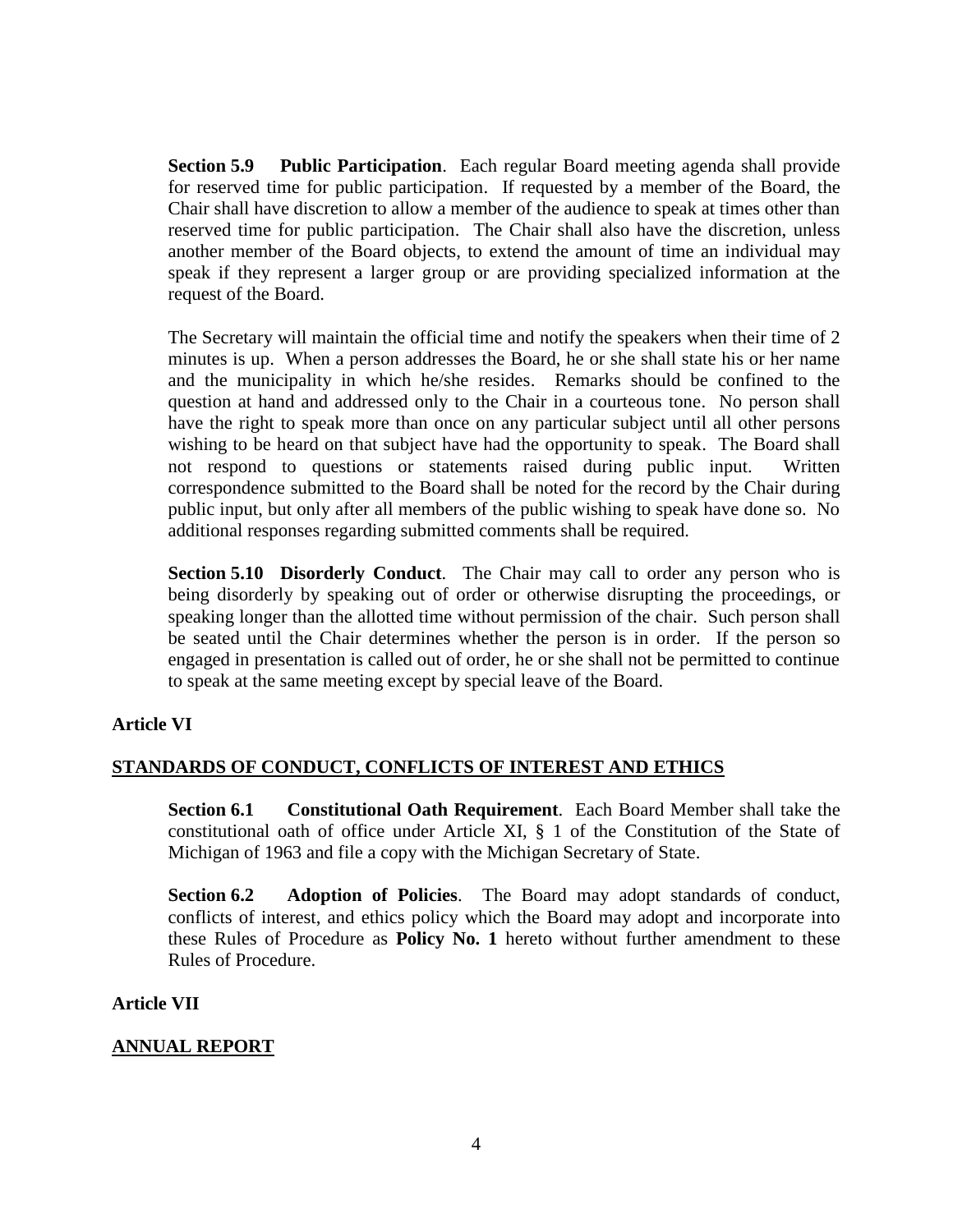**Section 7.1 Annual Report**. The Board shall publish an annual report each year that discusses its activities, findings, recommendations, and accomplishments. The annual report may take any form the Board so chooses. A copy of the annual report shall be delivered to the State Treasurer, the City of Ecorse, and be available for public consumption.

# **Article VIII**

# **AMENDMENTS**

**Section 8.1 Amendments**. These Rules of Procedure may only be amended or repealed at a Regular Meeting or Special Meeting by a vote of a majority of the appointed and serving Board Members then in office. A proposed amendment shall be in writing and be provided to all Board Members in advance of the meeting at which the amendment will be considered.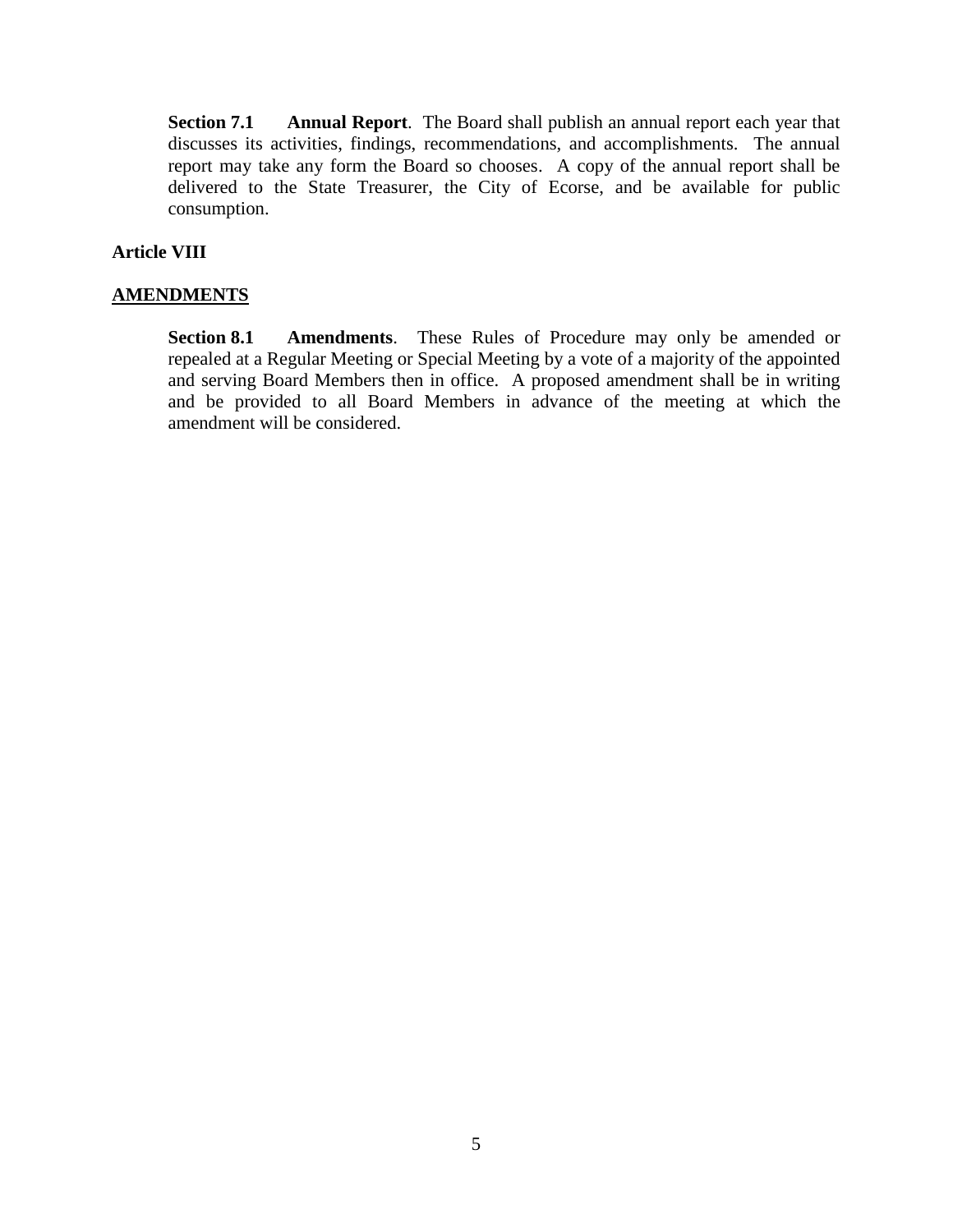# **Policy No. 1**

# **Standards of Conduct, Conflicts of Interest, and Ethics Policy**

This Standards of Conduct, Conflict of Interest, and Ethics Policy (this "Code") for the members of the Receivership Transition Advisory Board is designed to maintain the standards of conduct of the Board, and to assure compliance with applicable law.

The Board is committed to conducting its business in accordance with the highest ethical standards. It is the policy of the Board to conduct its business fairly, ethically, and in compliance with applicable law.

This Code requires not only the avoidance of misconduct, but also the avoidance of acts or omissions by a Board Member that give the appearance of misconduct or impropriety, as well as the obligation to report misconduct. Board Members shall not enter into any activity or incur any expense or liability which would compromise the Board's commitment to these high standards.

**I. Disclosure of Substantial Financial Interests.** All Board Members must disclose any relevant substantial financial interests held that could create the appearance of impropriety. This must be done at any point during a member's term, at the next scheduled meeting of the Board, after an apparent conflict arises. A "substantial financial interest" is an interest that will result in an immediate or future financial gain.

**II. Conflicts of Interest.** A Board Member's duty to the Board demands avoiding and disclosing actual and apparent conflicts of interest. A conflict of interest exists where the interests or benefits of a Board Member or any of their affiliates conflicts with the interests or benefits of the Board or the City. A Board Member also has a conflict of interest if, in the course of performing his or her duties for the Board, such Board Member's judgment and discretion is or may be influenced by considerations of personal gain or benefit, or gain or benefit to a third party other than the Board or the City.

A. A Board Member shall not engage in any conduct that constitutes a conflict of interest and shall immediately advise the Board in writing of any incident or circumstance that may present the existence of a conflict of interest. The Board shall immediately notify in writing the State Treasurer and the Mayor of any potential conflicts of interest.

B. A Board Member with a conflict of interest related to any matter before the Board shall disclose the conflict of interest before the Board takes any action with respect to such matter, which disclosure shall become a part of the record of the Board's official proceedings. The Board Member shall refrain from doing all of the following with respect to the matter that is the basis of the conflict of interest:

- 1. voting in the Board's proceedings related to the matter.
- 2. participating in the Board's discussion of and deliberation on the matter.
- 3. discussing the matter with any other Board Member.